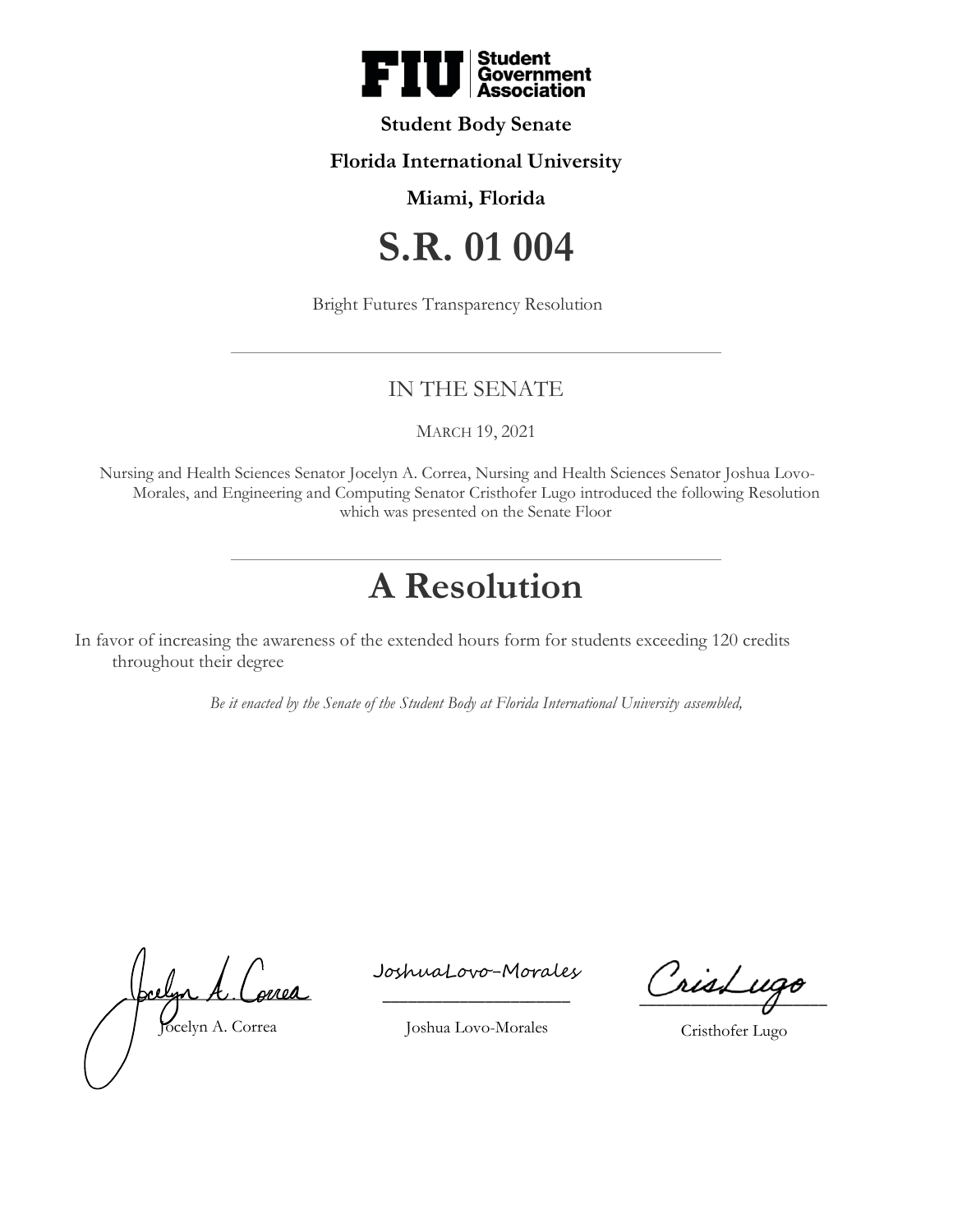## Student<br>Government<br>Association FII

**Whereas,** Students may receive funding for up to five years from high school graduation for a maximum of 120 semester hours toward the completion of the first baccalaureate degree;

**Whereas,** Extended hours of funding are available to Florida Academic and Florida Medallion students enrolled in a single program of study requiring more than 120 hours by completing the form Application for Extended Hours of Eligibility and mailing to the address available on the form or uploading to the Bright Futures website;

**Whereas,** The Office of Financial Aid at Florida International University does not currently alert students when they are approaching the 120-hour cut off;

**Whereas,** The widespread information of this extended hours form could save students hundreds to thousands of dollars a semester and increase the trust students have within the university;

**Whereas,** Other Florida universities such as University of Central Florida provide an entire FAQ page dedicated to questions related to Bright Futures, as well the link to the extended hours form;

**Whereas,** In a survey conducted within the generic Bachelor of Science in Nursing program, 100% of the students surveyed stated they did not know about an extended hours form, 92% said they would have filled out the form if the office of financial aid had emailed them, and 56% of students surveyed paid money out of pocket due to the lack of knowledge;

**Now Therefore,** The Senate of the Student Body Resolves that it is in favor of The Office of Financial Aid advertising and emailing Bright Futures recipients at the university when they are near the 120 credit hour limit, including the link to apply for extended hours, especially those who belong to the College of Nursing and College of Engineering and Computing who exceed 120 credits in order to complete their baccalaureate degree.

**Furthermore,** The Senate of the Student Body Resolves that a new webpage be added to the Financial Aid department that includes a Bright Futures frequently asked questions (FAQ) section and have the extended hours form linked on the website.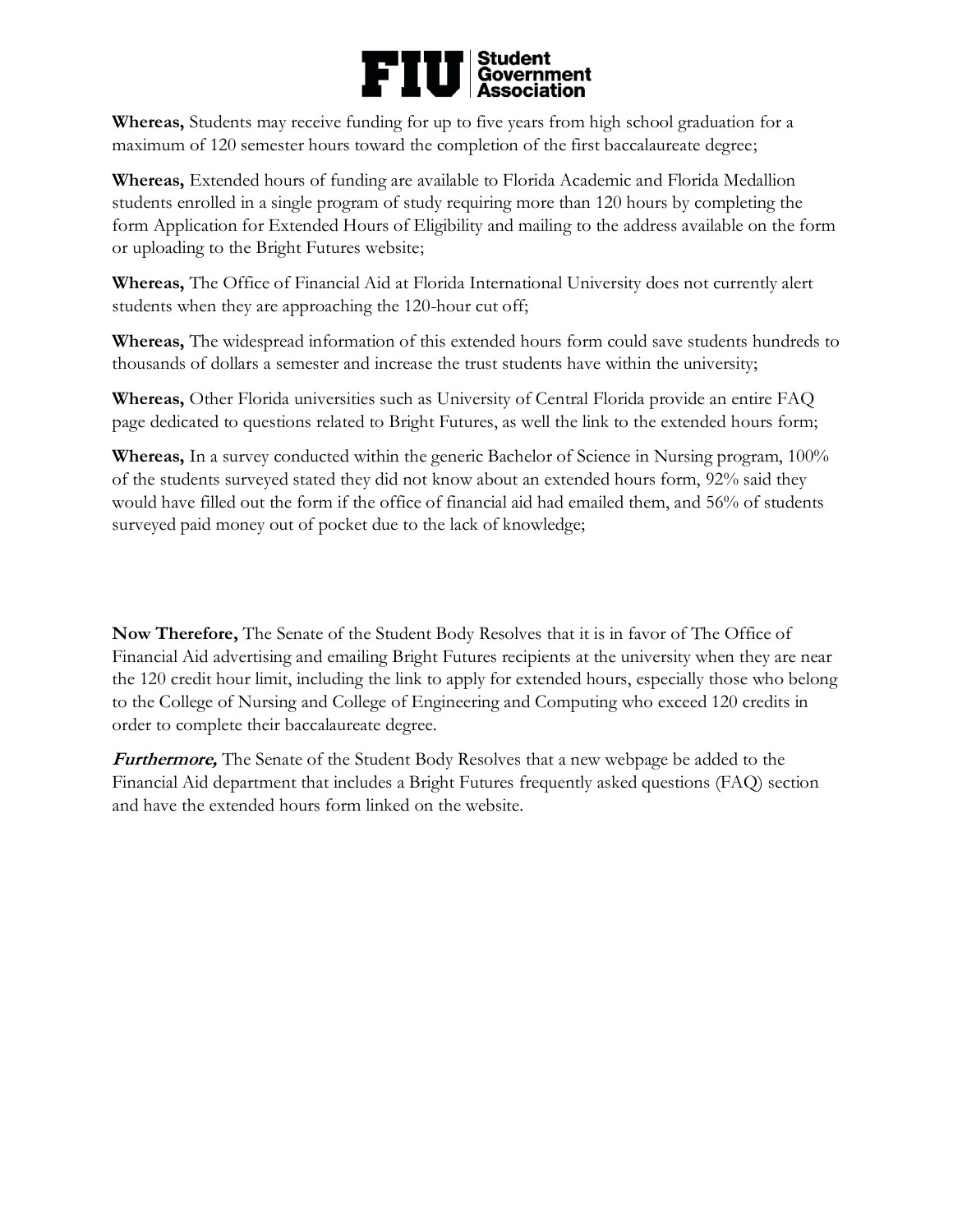

#### Senate Resolution Transmission Form

This Resolution is presented by the Senate of the Student Body at Florida International University presiding in its first session in the year 2020. It is presented by the Senate President Pro-Tempore and affixed with the signature of the Senate President. Both the Senate President and the Senate President Pro-Tempore affirm that the information presented below is accurate and that the bill has successfully passed in the Senate of the Student Body. The Resolution is presented on this day and this hour and in this place for signature or veto.

| SR 01 004                                        |                                          |                                               |                |
|--------------------------------------------------|------------------------------------------|-----------------------------------------------|----------------|
| Date Introduced                                  | March 15th                               |                                               |                |
| Committees Assigned                              | Committee on Rules and<br>Administration | Appropriations Committee                      |                |
| Vote in Committee on Rules and<br>Administration | For $-6$                                 | Against - 0                                   | Abstaining - 0 |
| Vote in Appropriations Committee                 | For $-4$                                 | Against - 0                                   | Abstaining - 0 |
| Vote Count in the Senate                         | For - $25$                               | Against - 0                                   | Abstaining - 0 |
| Signature of the Senate President                |                                          | Signature of the Senate President Pro-Tempore |                |

 $(03 / 29 / 2021)$ 

*Alexandra Valdes* President of the Student Body

This signature acknowledges the receipt of this Resolution to the desk of the president awaiting signature or veto.